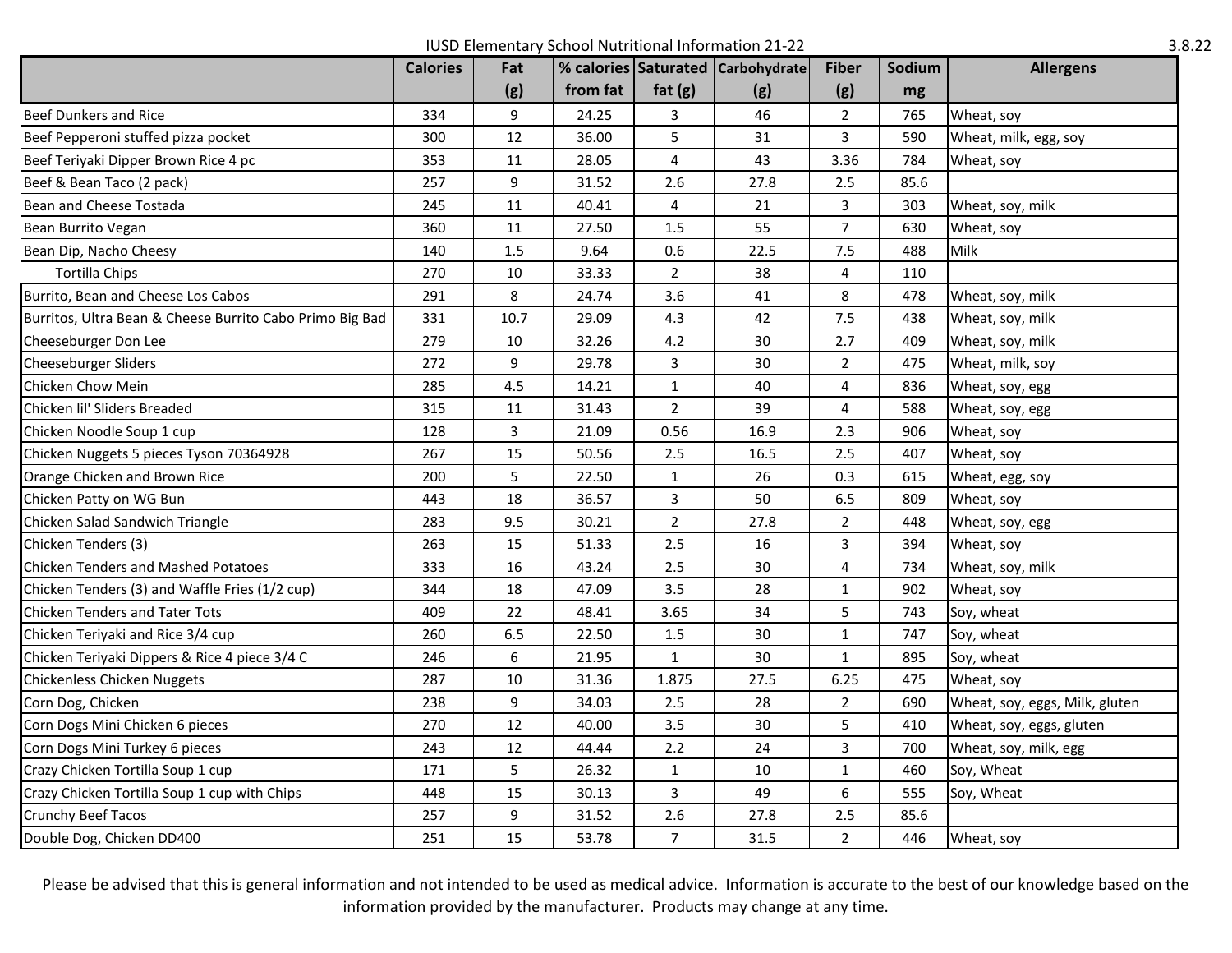IUSD Elementary School Nutritional Information 21-22 3.8.22

| Egg Salad Sandwich                                         | 336.7 | 18             | 48.11 | 4              | 29          | $\overline{2}$ | 762 | Wheat, soy, egg               |
|------------------------------------------------------------|-------|----------------|-------|----------------|-------------|----------------|-----|-------------------------------|
| Fiestada Beef                                              | 320   | 14             | 39.38 | $\overline{7}$ | 31          | 3              | 590 | Wheat, soy, egg, milk         |
| French toast, cinnamon with Cheese Stick                   | 283   | 12.8           | 40.71 | 5.4            | 28          | $\overline{2}$ | 520 | Wheat, milk, soy, egg, gluten |
| French toast sticks, cinnamon w/ Cheese Stick Bakecrafters | 320   | 13             | 36.56 | 5              | 40          | $\overline{2}$ | 460 | Wheat, egg, milk, soy         |
| <b>Greek Yogurt Muffin and Cheese</b>                      |       |                |       |                |             |                |     |                               |
| Greek Yogurt 4 oz                                          | 100   | 0              | 0.00  | 0              | 14          | 0              | 35  | Milk                          |
| Muffin Chocolate Chip Buena Vista                          | 350   | 11             | 28.29 | $\overline{2}$ | 59          | 4              | 390 | Wheat, milk, egg, soy         |
| <b>String Cheese</b>                                       | 80    | 6              | 67.50 | 3.5            | $\mathbf 1$ | 0              | 210 | Milk                          |
| Yogurt 4 oz                                                |       |                |       |                |             |                |     |                               |
| Grilled Cheese Integrated Wheat                            | 280   | 5.4            | 17.36 | 5.3            | 31.5        | 3              | 600 | Wheat, milk, soy              |
| Grilled Cheese on Ciabata                                  | 260   | 10             | 34.62 | 5              | 28          | $\overline{2}$ | 670 | Wheat, milk, soy              |
| Ham (Turkey) Cheese Sandwich CK                            | 290   | 12             | 37.24 | 5              | 28          | $\overline{2}$ | 922 | Milk, soy, wheat              |
| Ham (Turkey) Triangle Sandwich                             | 290   | 13             | 40.34 | 5.75           | 28          | $\overline{2}$ | 985 | Wheat, soy                    |
| Hamburger on WG Bun                                        | 299   | 12             | 36.12 | 4              | 33          | 4              | 568 | Wheat, soy                    |
| Hamburger Don Lee                                          | 276   | 10.4           | 33.91 | 3.7            | 29          | 2.8            | 260 | Wheat, soy                    |
| Hot Dog, Double Dog                                        | 251   | 15             | 53.78 | 7 <sup>1</sup> | 31.5        | $2^{\circ}$    | 446 | Wheat, soy                    |
| Hot Dog on a bun Beef                                      | 320   | 17             | 47.81 | $\overline{7}$ | 32          | 3              | 540 | Wheat                         |
| Lasagna Cheese Roll Up                                     | 310   | 10             | 29.03 | 4              | 39          | $\overline{2}$ | 999 | Eggs, soy, wheat              |
| Mac N Cheese Rose & Shore 850                              | 380   | 15             | 35.53 | 8              | 43          | 5              | 590 | Eggs, milk, wheat             |
| Max Stick (2 each) 77387 12722                             | 310   | 12             | 34.84 | 6              | 34          | $\overline{2}$ | 650 | Wheat, Milk                   |
| Nacho Bean Dip and Tortilla Chips                          | 460   | 16             | 31.30 | 5              | 61          | 11.5           | 686 | Milk                          |
| Nacho Cheesy Bites 8 each                                  | 270   | 10             | 33.33 | 4              | 32          | 3              | 440 | Wheat, milk, soy              |
| Orange Chicken and Brown Rice                              | 266   | 5              | 16.92 | 5              | 40          | $\mathbf{1}$   | 615 | Wheat, milk, soy, eggs        |
| Pick Up Stix House Chicken and Rice                        | 350   | $10\,$         | 25.71 | $\overline{2}$ | 46          | 3              | 370 | Wheat, soy, egg, gluten ****  |
| Pick Up Stix House Tofu and Rice                           | 230   | 5              | 19.57 | $\mathbf{1}$   | 33          | 3              | 400 | Wheat, soy, egg, gluten ****  |
| Pita Bread 1 pocket                                        | 130   | $\overline{2}$ | 13.85 | 0              | 27          | 6              | 260 | Wheat                         |
| Pizza Boli Tasty Brand                                     | 310   | 12             | 34.84 | 6              | 34          | 0              | 640 | Wheat, Milk, Soy              |
| Pizza Papa John Cheese Whole grain                         | 310   | 10             | 29.03 | 4              | 37          | 3              | 650 | Wheat, milk                   |
| Pizza Papa John Pepperoni Pork Whole grain                 | 365   | 14             | 34.52 | 5              | 38.5        | 3              | 803 | Wheat, milk                   |
| Pizza, Deep Dish Turkey Pepperoni                          | 310   | 13             | 37.74 | 6              | 31          | 3              | 510 | Wheat, milk, soy              |
| Pizza, Galaxy Cheese                                       | 280   | 12             | 38.57 | 6              | 26          | 3              | 410 | Wheat, milk, soy              |
| Pizza, Wild Mikes                                          | 370   | 17             | 41.35 | 9              | 35          | 3              | 520 | Wheat, milk, soy              |
| Pizza Crunchers                                            | 418   | 20             | 43.06 | 9              | 41          | 6              | 667 | Milk, wheat                   |
| Popcorn Chicken Bowl                                       | 328   | 15             | 41.16 | $2.5\,$        | 29.5        | $\overline{4}$ | 733 | Milk, wheat, soy              |
| Potato tots and Beef Picadillo                             | 236   | 14             | 53.39 | 4              | 18          | $\overline{2}$ | 856 | Soy                           |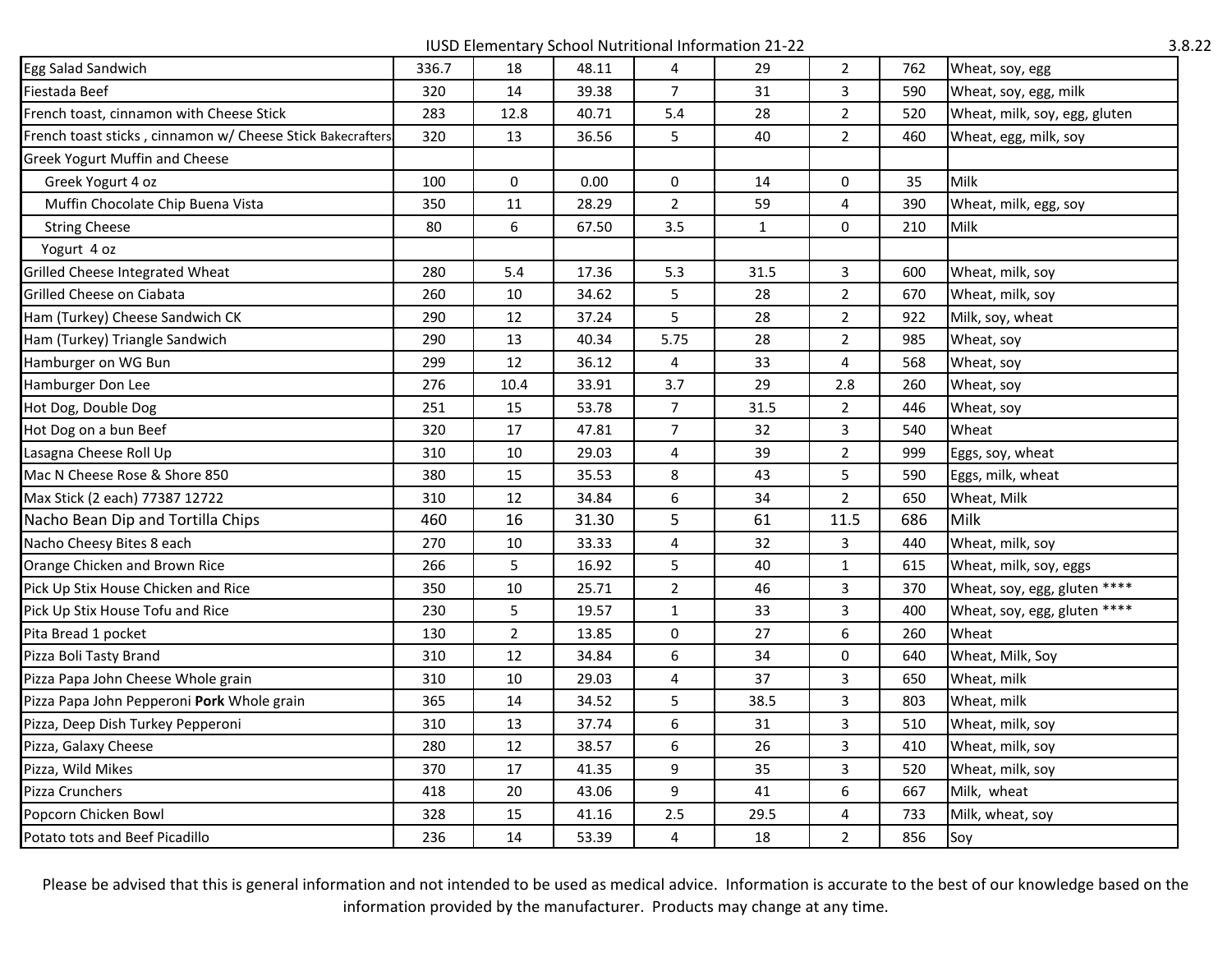IUSD Elementary School Nutritional Information 21-22 3.8.22

| Quesadilla, Cheese Integrated                     | 268             | 9.75           | 32.74      | 6.5            | 30           | 3              | 589            | Wheat, milk                                    |
|---------------------------------------------------|-----------------|----------------|------------|----------------|--------------|----------------|----------------|------------------------------------------------|
| Quesadilla, Rose & Shore                          | 330             | 18             | 49.09      | 11             | 25           | $\overline{2}$ | 530            | Wheat, milk, Soy                               |
| Raviolis, Cheese Jumbo 4 Cheese                   | 347             | 9              | 23.34      | $\overline{3}$ | 44           | $\overline{3}$ | 1070           | Wheat, milk, soy, egg                          |
| Ravioli, Cheese Mini 14                           | 320             | 8              | 22.50      | $\overline{2}$ | 42           | $\overline{2}$ | 950            | Wheat, milk, egg, soy                          |
| Rotini Pasta, cheese and Marinara Spaghetti Sauce | 359             | 13             | 32.59      | 5              | 44           | 3              | 863            | Wheat, milk                                    |
| Salad Elementary Specialty 5" Chicken             | 296             | 12             | 36.49      | 1.7            | 33           | $\overline{4}$ | 543            | Crackers: Wheat, Milk, Soy Dressing: Milk, Soy |
| Salad Elementary Specialty 5" Vegetarian          | 311             | 16             | 46.30      | 5              | 34           | $\overline{4}$ | 683            | Crackers: Wheat, Milk, Soy Dressing: Milk, Soy |
| Spaghetti Rotini with beef Meat Sauce 1/2 C       | 360             | 12             | 30.00      | 4              | 44           | 3.4            | 794            | Wheat, milk, soy                               |
| Sunbutter Sandwich Central Kitchen                | 523             | 29             | 49.90      | 3              | 50           | 8.667          | 474            | Wheat, sunflower seeds                         |
| Sunbutter Sandwich Muffin Town 5.6oz large        | 610             | 34             | 50.16      | 4              | 56           | $\overline{7}$ | 590            | Wheat, sunflower seeds, soy                    |
| Sunbutter Sandwich Muffin Town 2.8 oz small       | 310             | 15             | 43.55      | $\overline{2}$ | 33           | $\overline{4}$ | 300            | Wheat, sunflower seeds, soy                    |
| Taco Beef Roll Up Stick Integrated                | 345             | 13             | 33.91      | 8.3            | 31           | 3.85           | 630            | Wheat, soy, milk                               |
| Tacos (2) Crunchy Beef & Bean                     | 257             | 9              | 31.52      | 2.6            | 27.8         | 2.5            | 85.6           |                                                |
| Texas Cheese Toast 6 inch                         | 356             | 17             | 42.98      | 8.32           | 31           | $\overline{2}$ | 447            | Wheat, milk, soy                               |
| Tostada, Bean and Cheese                          | 245             | 11             | 40.41      | 4              | 21           | 3              | 303            | Milk, soy, wheat                               |
| Tuna Sandwich Central Kitchen Triangle            | 267             | $\overline{7}$ | 23.60      | $\mathbf{1}$   | 29           | $\overline{2}$ | 698            | Wheat, soy, fish, egg                          |
| Turkey and Cheese Triangle Sandwich               | 290             | 11.7           | 36.31      | 5              | 28           | $\overline{2}$ | 922            | Wheat, soy, milk                               |
| Turkey Triangle Sandwich Central Kitchen          | 220             | 3.5            | 14.32      | 0.5            | 26           | $\overline{2}$ | 675            | Wheat, soy                                     |
| Jncrustables 2.6 oz                               | 320             | 17             | 47.81      | 3.5            | 32           | 3              | 320            | Wheat, soy, Peanut                             |
| Veggie Gardenburger Don Lee                       | 349             | 12             | 30.95      | 3              | 43           | 5              | 494            | Wheat, milk, egg, soy                          |
| Veggie Gardenburger Morning Star                  | 240             | 5              | 18.75      | 0              | 37           | 6              | 690            | Wheat, soy, milk                               |
| Veggie Chickenless Soy Nuggets Morning Star       | 287.5           | 10             | 31.30      | 1.875          | 27.5         | 6.25           | 475            | Wheat, Soy                                     |
| Yogurt Parfait                                    | 292             | 6.5            | 20.03      | $\mathbf{1}$   | 53           | $\overline{4}$ | 179            | Wheat, milk, soy                               |
|                                                   |                 |                |            |                |              |                |                |                                                |
|                                                   | <b>Calories</b> | Fat            | % calories | Saturated      | Carbohydrate | <b>Fiber</b>   | Sodium         | <b>Allergens</b>                               |
| Fruit                                             |                 | (g)            | from fat   | fat $(g)$      | (g)          | (g)            | mg             |                                                |
| Apple Sauce 4.5 oz unsweetened cup                | 51              | 0              | 0.00       | 0              | 14           | $\mathbf{1}$   | $\overline{2}$ |                                                |
| Apple Slices 2 oz 1/2 cup                         | 30              | $\Omega$       | 0.00       | 0              | 8            | $\mathbf{1}$   | $\mathbf{1}$   |                                                |
| Apple small                                       | 50              | 0.1            | 0.00       | 0              | 14           | 2.5            | $\mathbf{1}$   |                                                |
| Banana Petite about 6 inches                      | 90              | 0.3            | 0.00       | 0.1            | 23           | 2.6            | $\mathbf{1}$   |                                                |
| Canned Fruit                                      | 64              | 0              | 0.00       | 0              | 16           | 1              | 6              |                                                |
| Canned Pineapple 1/2 Cup                          | 108             | 0.1            | 0.00       | 0              | 28           | $\mathbf{1}$   | $\overline{2}$ |                                                |
| Fresh Fruit general rule of thumb for small fruit | 60              | 0              | 0.00       | 0              | 15           | 3              | $\mathbf{1}$   |                                                |
| Frozen Fruit Cup Peaches                          | 80              | 0              | 0.00       | 0              | 19           | $\mathbf{1}$   | 0              |                                                |
| Frozen Fruit Cup Strawberry                       | 80              | 0              | 0.00       | 0              | 19           | $\overline{2}$ | 0              |                                                |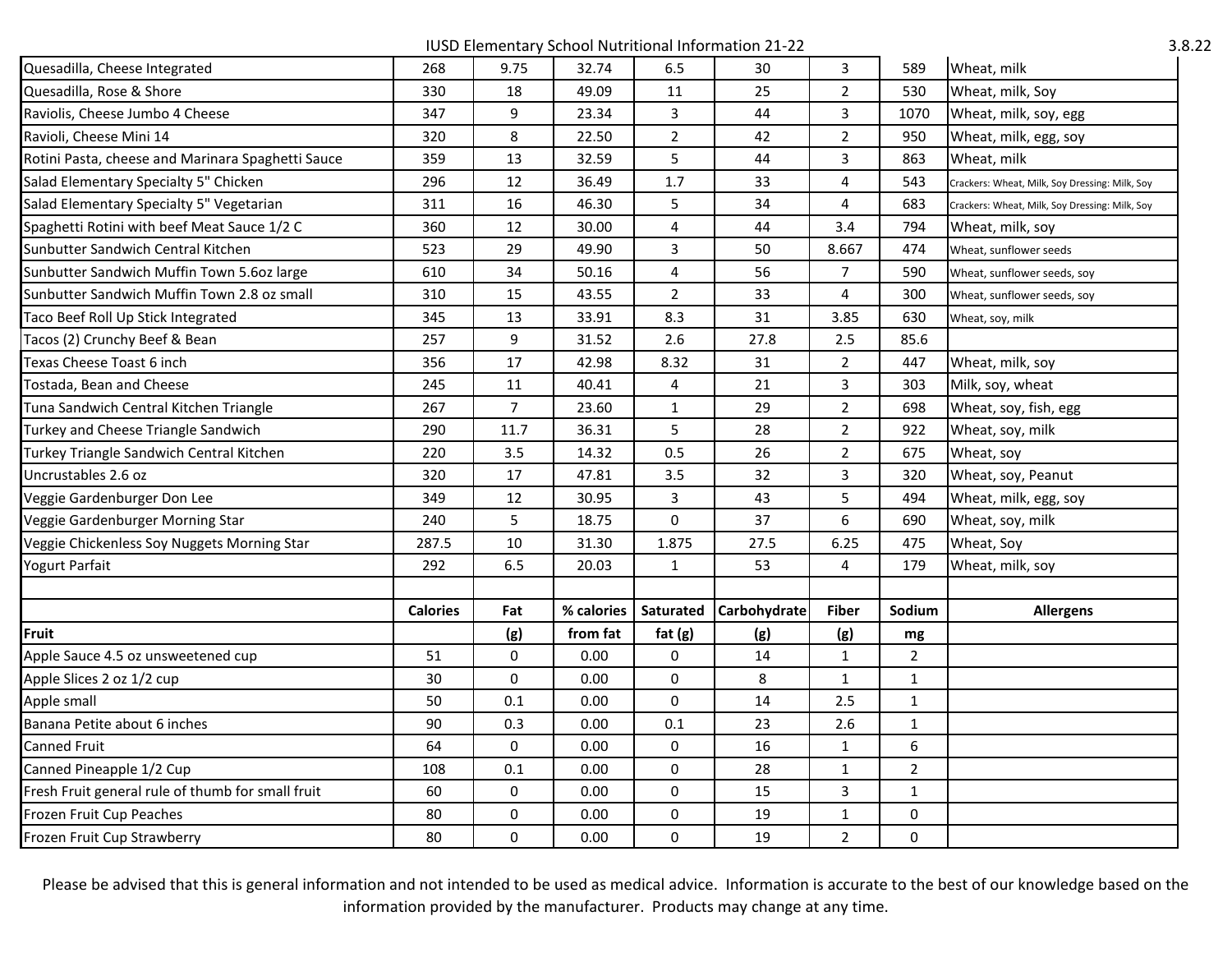IUSD Elementary School Nutritional Information 21-22 3.8.22

| Frozen Fruit Cup Mixed Berries                 | 90              | 0              | 0.00       | 0            | 20             | $\overline{2}$ | 0                       |                        |
|------------------------------------------------|-----------------|----------------|------------|--------------|----------------|----------------|-------------------------|------------------------|
| Juice 4 oz                                     | 60              | 0              | 0.00       | 0            | 15             | 0              | 10                      |                        |
| Lunch Bunch Grapes 2.25 oz                     | 45              | 0              | 0.00       | 0            | 11             | $\mathbf{1}$   | 8                       |                        |
| Mixed Fruit 1/2 Cup                            | 65              | 0              | 0.00       | 0            | 16             | $\mathbf{1}$   | 6                       |                        |
| Orange slices 160 gm                           | 100             | 0.5            | 0.00       | $\mathbf 0$  | 25             | $\overline{7}$ | 3                       |                        |
| Peaches, canned diced or sliced 1/2 cup 124g   | 76              | 0.2            | 0.00       | 0            | 19             | $\mathbf{1}$   | 5                       |                        |
| Pears, canned diced 1/2 cup                    | 60              | 0              | 0.00       | 0            | 15             | $\overline{2}$ | $\mathbf 2$             |                        |
| Pears, small                                   | 60              | $0.1\,$        | 0.00       | 0            | 17             | 3.5            | $\mathbf{1}$            |                        |
| Pineapple Snopal                               |                 |                |            |              |                |                |                         |                        |
| Raisins 1 box 37.7 grams                       | 110             | 0              | 0.00       | 0            | 30             | $\mathbf{1}$   | 4                       |                        |
| SideKicks 100% Fruit Juice 4.4 oz              | 80              | 0              | 0.00       | 0            | 22             | 0              | 45                      |                        |
| Tangerine small                                | 40              | 0.2            | 0.00       | 0            | 10             | $\mathbf{1}$   | 1.5                     |                        |
|                                                |                 |                |            |              |                |                |                         |                        |
|                                                | <b>Calories</b> | Fat            | % calories | Saturated    | Carbohydrate   | <b>Fiber</b>   | Sodium                  | <b>Allergens</b>       |
| <b>Vegetables</b>                              |                 | (g)            | from fat   | fat $(g)$    | (g)            | (g)            | ${\sf mg}$              |                        |
| Edamame 1/2 cup                                | 43              | $\overline{2}$ | 41.86      | 0            | 3              | 0.4            | 5                       | Soy                    |
| <b>Baby Carrots</b>                            | 23              | 0              | 0.00       | 0            | 5.4            | 1.33           | 55                      |                        |
| Side Salad Romaine                             | $\pmb{4}$       | 0              | 0.00       | 0            | 0.71           | 0.4            | $\overline{\mathbf{4}}$ |                        |
| Corn Cup 1/2 Cup                               | 67              | 0.55           | 7.39       | 0            | 16             | $\overline{2}$ | 73                      |                        |
| Cucumber 1/2 cup                               | 9               | 0              | 0.00       | 0.001        | 1.59           | 0.52           |                         |                        |
| Sugar Snap Peas 1/2 Cup                        | 15              | 0              | 0.00       | 0            | $\overline{2}$ | $\mathbf{1}$   |                         |                        |
| Tomatoes 1/2 Cup                               | 15              | 0              | 0.00       | 0            | 3              | 0.9            | $\overline{4}$          |                        |
| Broccoli 1/2 cup with butter buds              | 40              | 0              | 0.00       | 0            | $\overline{7}$ | $\overline{2}$ | 94                      | Milk                   |
|                                                |                 |                |            |              |                |                |                         |                        |
|                                                | <b>Calories</b> | Fat            | % calories | Saturated    | Carbohydrate   | <b>Fiber</b>   | Sodium                  | <b>Allergens</b>       |
| <b>Milk</b>                                    |                 | (g)            | from fat   | fat $(g)$    | (g)            | (g)            | mg                      |                        |
| Non-Fat White                                  | 90              | 0              | 0.00       | 0            | 12             | 0              | 130                     | milk                   |
| Non-Fat Chocolate                              | 130             | 0              | 0.00       | 0            | 26             | 0              | 130                     | milk                   |
| 1% White                                       | 120             | 2.5            | 18.75      | 1.5          | 13             | $\Omega$       | 130                     | milk                   |
|                                                | <b>Calories</b> | Fat            | % calories | Saturated    | Carbohydrate   | <b>Fiber</b>   | Sodium                  | <b>Allergens</b>       |
| <b>Extras</b>                                  |                 | (g)            | from fat   | fat $(g)$    | (g)            | (g)            | mg                      |                        |
| <b>BBQ</b> sauce                               | 20              | 0.08           | 3.60       | 0            | 5              | 0.07           | 123                     | Soy                    |
| <b>Brownie Bite</b>                            | 100             | 3              | 27.00      | $\mathbf{1}$ | 18             | $\mathbf{1}$   | 105                     | Wheat, soy, milk, eggs |
| Candy Cookie                                   | 110             | 5              | 40.91      | $\mathbf{1}$ | 17             | 0              | 100                     | Wheat, egg, milk, soy  |
| Chocolate Chip Cookie Linda's Reduced Fat 1 oz | 120             | 4.5            | 33.75      | $\mathbf{1}$ | 19             | $\mathbf{1}$   | 105                     | Wheat, milk, soy, egg  |
|                                                |                 |                |            |              |                |                |                         |                        |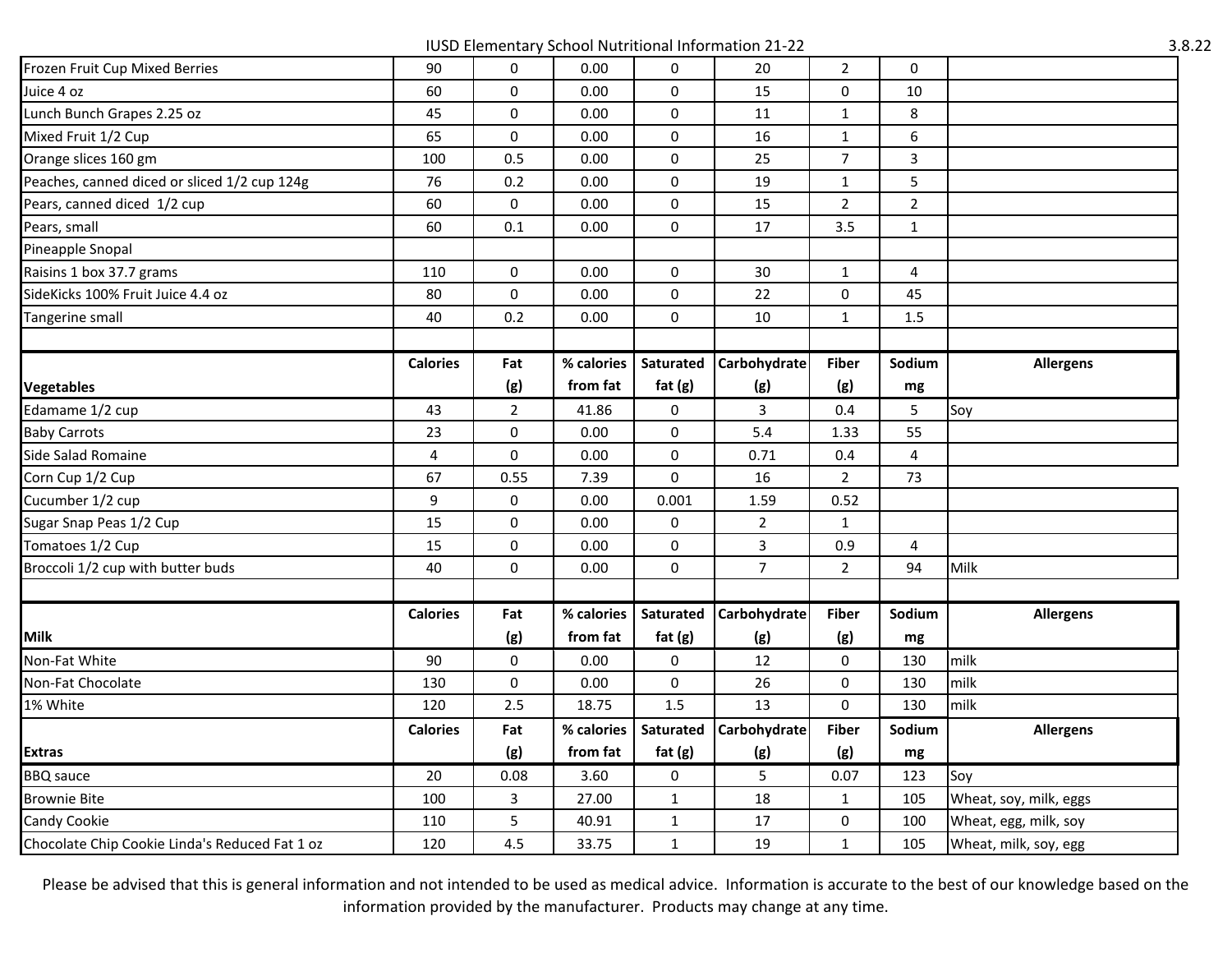IUSD Elementary School Nutritional Information 21-22 3.8.22

| Cornbread superstar                                                | 148             | 5              | 30.41      | $\mathbf{1}$   | 23           | 1.5            | 91          | Eggs, milk, soy, wheat     |
|--------------------------------------------------------------------|-----------------|----------------|------------|----------------|--------------|----------------|-------------|----------------------------|
| Crackers Back To Basic 2 oz                                        | 170             | 5              | 26.47      | 0.5            | 28           | $\overline{3}$ | 350         | Milk, soy, wheat           |
| Dinner Artisan Roll 2 oz                                           | 160             | $\overline{2}$ | 11.25      | 0              | 34           | 5              | 270         | Wheat                      |
| Garlic Toast                                                       | 90              | 2.5            | 25         | 0.5            | 15           | $\overline{2}$ | 190         | Wheat, soy, milk           |
| Goldfish Whole Grain snack crackers                                | 100             | 4              | 36.00      | 0.5            | 14           | $\mathbf{1}$   | 170         | Wheat, milk                |
| Holiday Cookies: Heart, Egg, Star, Tree, Shamrock, Turkey, Pumpkin | 160             | 8              | 45.00      | $\overline{2}$ | 21           | 0.3            | 95          | Wheat, milk, soy, egg      |
| Kids Mix Snack Mix                                                 | 110             | 4              | 32.73      | $\mathbf{1}$   | 18           | $\mathbf{1}$   | 200         | Wheat, milk, soy           |
| Marinara Sauce                                                     | 15              | 0              | 0.00       | 0              | 4            | $\mathbf{1}$   | 140         | Soy                        |
| <b>Ranch Dressing</b>                                              | 70              | 8              | 102.86     | $\mathbf{1}$   | $\pmb{0}$    | 0              | 110         | Milk, soy, egg             |
| Rice Krispie Treat Small                                           | 50              | $\mathbf{1}$   | 18         | 0              | 9            | 0              | 45          | Milk, soy                  |
| <b>Scooby Doo Graham Crackers</b>                                  | 120             | 3.5            | 26.25      | $\mathbf{1}$   | 21           | $\mathbf{1}$   | 110         | Wheat, soy                 |
| <b>String Cheese</b>                                               | 80              | 6              | 67.50      | 3.5            | $\mathbf{1}$ | 0              | 210         | Milk                       |
| Sun Chips Cheddar 1oz                                              | 140             | 6              | 38.57      | $\mathbf{1}$   | 18           | $\overline{2}$ | 120         | Wheat, milk                |
| Sunflower Seeds Azar Power Honey Roasted                           | 170             | 14             | 74.12      | $\overline{2}$ | 8            | $\overline{2}$ |             | Roasted in Peanut oil      |
| Sunflower Seeds Azar Power Roasted Salted                          | 170             | 14.5           | 76.76      | $\overline{2}$ | 6            | 3              |             | Roasted in Peanut oil      |
| Sunflower Seeds Azar Power Spicy Lime                              | 170             | 15             | 79.41      | 1.5            | 6            | $\overline{2}$ | 260         | Roasted in Peanut oil      |
| Sunflower Seeds Sun Rich Naturals NonGMO Honey Roaste              | 190             | 15             | 71.05      | $\overline{2}$ | $11\,$       | 3              | 65          | Honey Roasted No allergens |
| Sunflower Seeds Sun Rich Naturals NonGMO Roasted Salte             | 170             | 14             | 74.12      | $\overline{2}$ | 6            | 3              | 110         | Salted No allergens        |
| Syrup 1 oz portions                                                | 80              | 0              | 0.00       | 0              | 21           | $\mathbf 0$    | $\mathbf 0$ |                            |
| Tortilla Corn Chips 2 oz La Tapatia                                | 280             | 16             | 51.428571  | 2.3            | 31           | $\overline{3}$ | 300         | Soy                        |
| Tortilla Corn Chips Snak King                                      | 270             | 15             | 50         | 1.5            | 31           | 3              | 220         |                            |
|                                                                    | <b>Calories</b> | Fat            | % calories | Saturated      | Carbohydrate | <b>Fiber</b>   | Sodium      | <b>Allergens</b>           |
| <b>Breakfast</b>                                                   |                 | (g)            | from fat   | fat $(g)$      | (g)          | (g)            | $mg$        |                            |
| Apple-Bites                                                        | 270             | 10             | 33.33      | 4.5            | 41           | 3              | 160         | Wheat, milk, egg, soy      |
| Bagel 3 oz                                                         | 217             | 0.8            | 3.32       | 0              | 44.6         | 4.36           | 230         | Wheat                      |
| Benefit Bar Large                                                  | 285             | 8.5            | 26.84      | $\mathbf{3}$   | 47           | $\mathbf{3}$   | 230         | Wheat, egg, Soy, milk      |
| Breakfast Banana Bread                                             | 280             | 10             | 32.14      | $\overline{2}$ | 44           | $\overline{2}$ | 220         | Wheat, egg, soy            |
| Breakfast bun                                                      | 230             | $\overline{7}$ | 27.39      | $\overline{2}$ | 39           | 3              | 340         | Wheat, milk, soy, egg      |
| Breakfast Burrito Egg Cheese Turkey Sausage                        | 236             | 10             | 38.14      | 3.7            | 27           | $\overline{4}$ | 318         | Wheat, egg, milk, soy      |
| Cheerios                                                           | 100             | $\overline{2}$ | 18.00      | 0.5            | 21           | 3              | 140         |                            |
| Cheerios Honey Nut                                                 | 110             | $1.5\,$        | 12.27      | 0              | 22           | $\overline{2}$ | 160         | Almond                     |
| Chex                                                               | 100             | 0.5            | 4.50       | 0              | 24           | $\mathbf{1}$   | 250         |                            |
| Cinnamon roll - CK Bakery                                          | 379             | 8              | 19.00      | 4              | 70           | 4.6            | 193         | Wheat, milk, soy           |
| Cinnamon Toast Crunch                                              | 110             | 3              | 24.55      | 0.5            | 22           | $\mathsf{3}$   | 160         | Wheat, soy                 |
| Cocoa Puffs 25% less sugar                                         | 110             | 0.5            | 4.09       | 0              | 20           | $\mathbf{1}$   | 120         |                            |